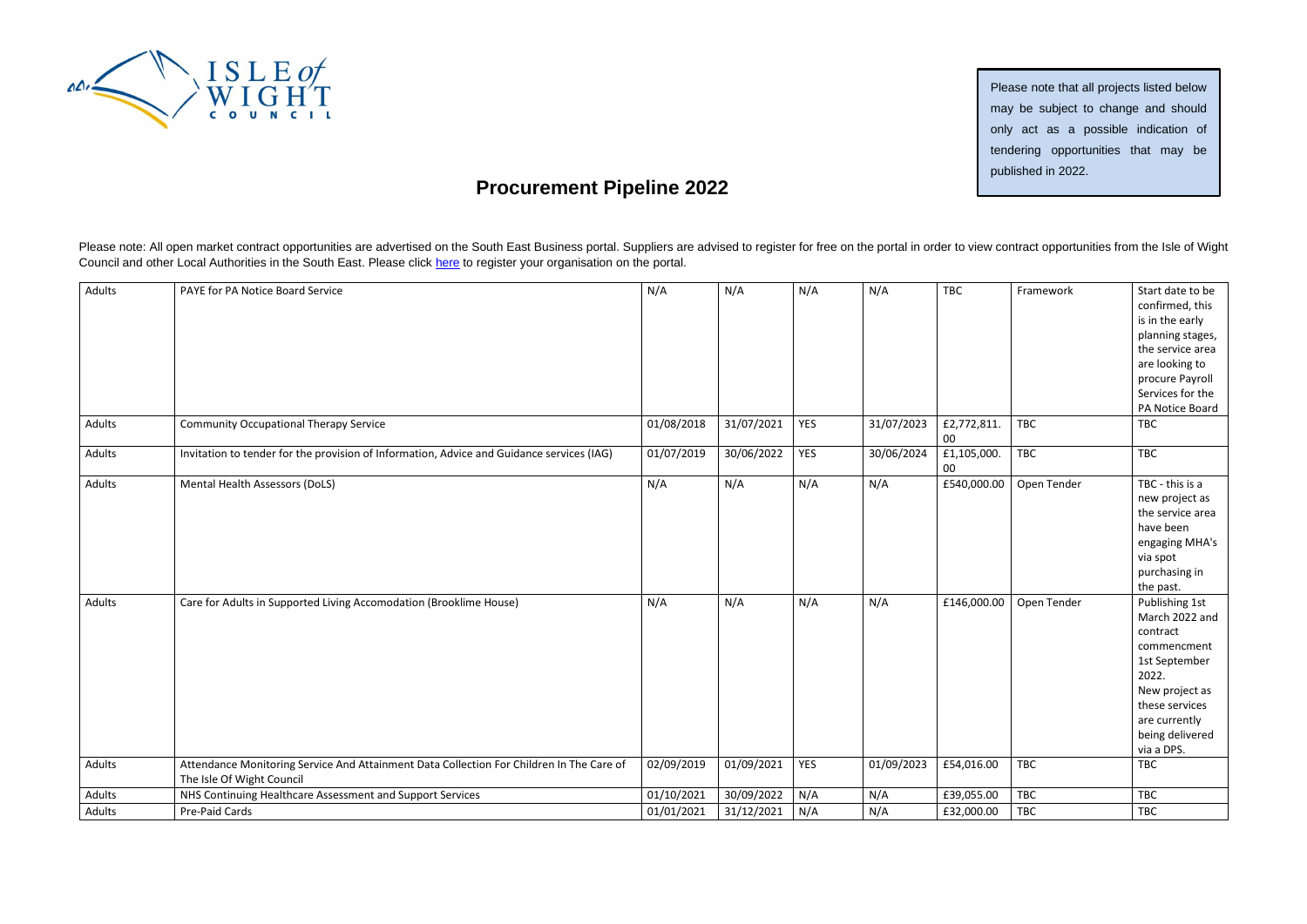| Childrens<br>Services | Newchurch Primary School - various works: window replacement, heating replacement, fire<br>alarm upgrade | N/A        | N/A        | N/A        | N/A        | £600,000.00 | Open Tender                | Feb-22      |
|-----------------------|----------------------------------------------------------------------------------------------------------|------------|------------|------------|------------|-------------|----------------------------|-------------|
| Childrens             | Medina House School - Roof                                                                               | N/A        | N/A        | N/A        | N/A        | £400,000.00 | Open Tender                | Mar-22      |
| Services              |                                                                                                          |            |            |            |            |             |                            |             |
| Childrens             | Nine Acres Primary School - Kitchen Upgrade                                                              | N/A        | N/A        | N/A        | N/A        | £180,000.00 | Open Tender                | Feb-22      |
| Services              |                                                                                                          |            |            |            |            |             |                            |             |
| Childrens             | Medina College Fire Alarm & Science Rooms                                                                | N/A        | N/A        | N/A        | N/A        | £150,000.00 | Open Tender                | Apr-22      |
| Services              |                                                                                                          |            |            |            |            |             |                            |             |
| Childrens             | Cowes Primary School - Replacement fire alarm system                                                     | N/A        | N/A        | N/A        | N/A        | £150,000.00 | Open Tender                | Feb-22      |
| Services              |                                                                                                          |            |            |            |            |             |                            |             |
| Childrens             | Barton Primary School - Replacement boilers and water systems                                            | N/A        | N/A        | N/A        | N/A        | £110,000.00 | Open Tender                | Mar-22      |
| Services              |                                                                                                          |            |            |            |            |             |                            |             |
| Childrens             | Medina College SEMH Unit                                                                                 | N/A        | N/A        | N/A        | N/A        | £100,000.00 | Open Tender                | $Jan-22$    |
| Services              |                                                                                                          |            |            |            |            |             |                            |             |
| Childrens             | Works for Clever Cloggs, Carisbrooke                                                                     | N/A        | N/A        | N/A        | N/A        | £85,000.00  | Waiver                     | $Jan-22$    |
| Services<br>Childrens |                                                                                                          |            | 31/03/2022 | N/A        |            |             | <b>TBC</b>                 |             |
| Services              | <b>Concessionary Fares Back Office</b>                                                                   | 01/04/2017 |            |            | N/A        | £81,000.00  |                            | TBC         |
| Childrens             | Frankie Worker Service on the Isle of Wight                                                              | 01/04/2020 | 31/03/2021 | <b>YES</b> | 31/03/2023 | £40,000.00  | TBC                        | <b>TBC</b>  |
| Services              |                                                                                                          |            |            |            |            |             |                            |             |
| Childrens             | Disagreement Resolution and Mediation Services For Young People With Special Educational                 | 01/10/2018 | 30/09/2021 | <b>YES</b> | 30/09/2022 | £15,000.00  | TBC                        | Feb-22      |
| Services              | <b>Needs</b>                                                                                             |            |            |            |            |             |                            |             |
| Childrens             | <b>Translation Services</b>                                                                              | N/A        | N/A        | N/A        | N/A        | £13,000.00  | <b>TBC</b>                 | <b>TBC</b>  |
| Services              |                                                                                                          |            |            |            |            |             |                            |             |
| Corporate             | <b>Treasury Management System</b>                                                                        | N/A        | N/A        | N/A        | N/A        | <b>TBC</b>  | <b>TBC</b>                 | <b>TBC</b>  |
| Services              |                                                                                                          |            |            |            |            |             |                            |             |
| Corporate             | Insurance for Property, Liability, Motor Fleet, Group Personal Accident, Travel and School               | 01/04/2018 | 31/03/2021 | <b>YES</b> | 31/03/2023 | £2,350,000. | Framework/DPS              | <b>TBC</b>  |
| Services              | Journey, excluding Broker Services                                                                       |            |            |            |            | 00          |                            |             |
| Corporate             | Internal cleaning of buildings                                                                           | 01/07/2019 | 30/06/2021 | <b>YES</b> | 30/06/2022 | £746,430.00 | <b>TBC</b>                 | Feb-22      |
| Services              |                                                                                                          |            |            |            |            |             |                            |             |
| Corporate             | Supply of Multi-Functional Devices and Document Solutions, Digital Duplicators                           | 24/07/2017 | 31/07/2022 | N/A        | N/A        | £600,000.00 | <b>TBC</b>                 | TBC         |
| Services              |                                                                                                          |            |            |            |            |             |                            |             |
| Corporate             | <b>Idox Uniform</b>                                                                                      | 30/10/2015 | 31/10/2020 | YES        | 30/10/2022 | £229,818.00 | TBC                        | <b>TBC</b>  |
| Services              |                                                                                                          |            |            |            |            |             |                            |             |
| Corporate             | Cloud Hybrid Security                                                                                    | 01/06/2020 | 12/12/2022 | N/A        | N/A        | £181,264.00 | <b>TBC</b>                 | <b>TBC</b>  |
| Services              |                                                                                                          |            |            |            |            |             |                            |             |
| Corporate<br>Services | Provision of Mobile Phones                                                                               | 11/12/2018 | 12/12/2020 | <b>YES</b> | 12/12/2022 | £160,000.00 | <b>TBC</b>                 | <b>TBC</b>  |
| Corporate             | SIP trunks and Associated Telephony Services                                                             | 01/06/2017 | 31/05/2020 | <b>YES</b> | 31/05/2022 | £120,000.00 | Being considered           | <b>TBC</b>  |
| Services              |                                                                                                          |            |            |            |            |             |                            |             |
| Corporate             | FB6 ICT Support                                                                                          | N/A        | N/A        | N/A        | N/A        | £100,000.00 | <b>Potential Framework</b> | $Jan-22$    |
| Services              |                                                                                                          |            |            |            |            |             |                            |             |
| Corporate             | Annual Support and Maintenance for SWIFT inc. Associated Application Database Licences                   | 01/05/2021 | 30/04/2022 | N/A        | N/A        | £91,850.00  | TBC                        | TBC         |
| Services              |                                                                                                          |            |            |            |            |             |                            |             |
| Corporate             | Provision of Treasury Management Advisory Services                                                       | 01/02/2018 | 31/01/2021 | <b>YES</b> | 31/01/2023 | £91,450.00  | Isle of Wight Council      | Autumn 2022 |
| Services              |                                                                                                          |            |            |            |            |             | tender                     |             |
| Corporate             | <b>ICT Learning Pool</b>                                                                                 | 14/10/2019 | 13/10/2021 | <b>YES</b> | 13/10/2022 | £89,850.00  | TBC                        | TBC         |
| Services              |                                                                                                          |            |            |            |            |             |                            |             |
| Corporate             | Secure Web Gateway                                                                                       | 27/04/2020 | 30/04/2022 | N/A        | N/A        | £56,164.00  | TBC                        | <b>TBC</b>  |
| Services              |                                                                                                          |            |            |            |            |             |                            |             |
| Corporate             | Investment Management Cost Monitoring and Reporting Services                                             | 01/06/2018 | 16/02/2021 | <b>YES</b> | Mar-23     | £33,880.00  | Framework                  | Dec-22      |
| Services              |                                                                                                          |            |            |            |            |             |                            |             |